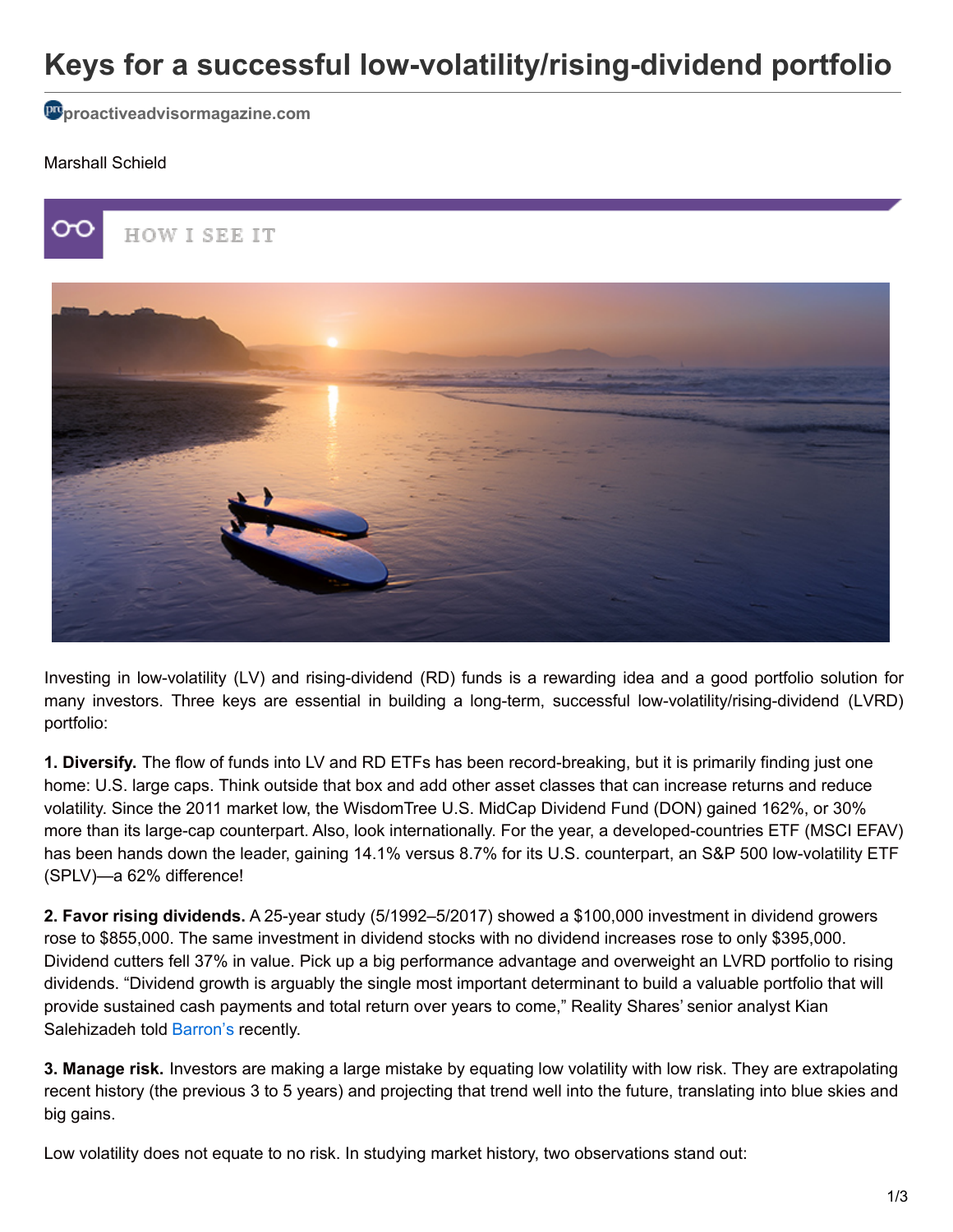**1.** In modest market declines, low-volatility portfolios have experienced lower risk. In mid-sized market corrections, or "teddy" bear markets, such as the two that have occurred in the past eight years, low-volatility approaches have held up extremely well. They shake off the low double-digit market declines and survive almost unfazed.

**2.** However, in a serious "grizzly" bear market with declines of 30% or 40% or more, they lose their innocence. Investors are not prepared for that, nor are the low-volatility and rising-dividend funds. They are committed to remaining fully invested at all times.

#### LOW VOLATILITY IS NOT LOW RISK





Today's LVRD investors are the most vulnerable. They are attracted to the LVRD story because of the great yields and historical performance over this decade. They have equated low volatility with low risk. That is not the case, and history shows it to be a dangerous assumption.

LVRD funds do carry risk—potentially large risk—and that needs to be managed. But by their very nature, LVRDs perform differently and, therefore, need to be risk-managed differently. Applying a general stock market signal to an LVRD portfolio is a poor choice. Too many market corrections fall into the "teddy" bear market category. It is very beneficial for a stock or sector portfolio with higher betas to begin heading to the exits after the market falls 7% or 10%.

However, it doesn't make sense to disturb an LVRD portfolio that is down just fractions of the market, especially when a sell would produce unnecessary tax consequences. The key is to look at the LVRD portfolio as a whole and watch what it is doing to make your buy and sell decisions.

## pro

### **[See Related Article: Are we in a new global secular bull market?](http://proactiveadvisormagazine.com/new-global-secular-bull-market/?_sf_s=marshall+schield)**

An LVRD portfolio requires a specialized signal that makes it hard to get out (thus letting your profits run and avoiding the small whipsaws) but easy to get back in (thus participating quickly in the next uptrend). STIR Research has had great success with a two-part rule set: One set of quantitative rules dictates the initial sell (hard to get out). However, once you are out, a totally different set of quantitative rules goes into effect, making it easy to get back in—but quick to reverse if the buy signal fails. Once a new long-term uptrend is established, the rule set reverts to part one of the rules.